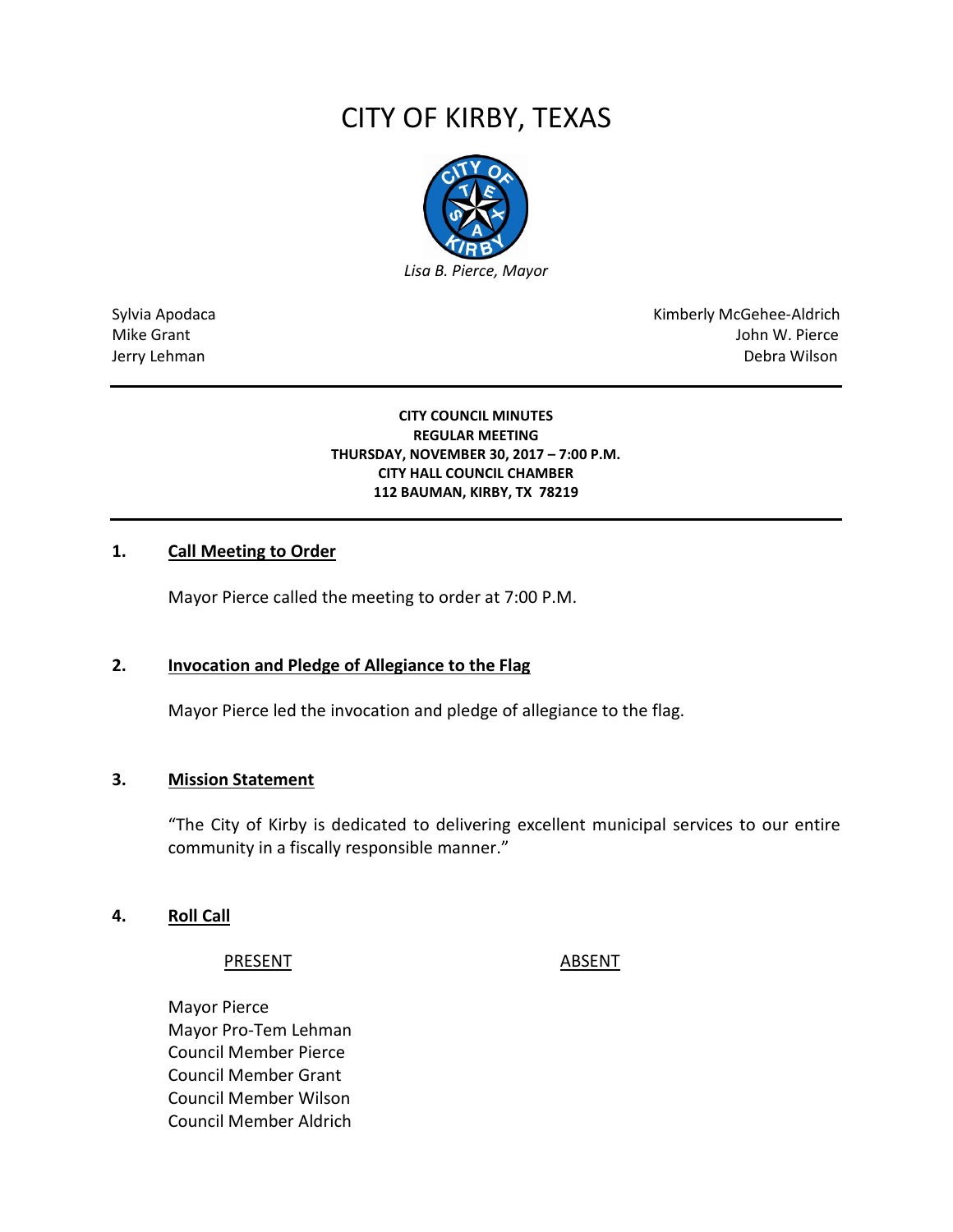Council Member Apodaca

# **5. Citizen Participation**

There were not any citizens signed up to participate.

# **6. Consideration Of Minutes:**

# a. Regular Meeting Of November 9, 2017

Mayor Pro-Tem Lehman moved to accept the minutes of November 9, 2017; seconded by Council Member Grant. With all voting, "aye" the motion carried with a 7-0 vote.

AYES: 7 NAYES: 0

# **7. Presentations**

# a. Employee of the Quarter

Mayor Pierce recognized Teresa Wagner as the Employee of the Quarter. She was instrumental in securing funding reimbursement through Medicare/Medicaid which demonstrated the epitome of being fiscally responsible, thus supporting the mission statement of the City. Ms. Wagner was not able to attend the November 30, 2017 Council meeting when the two employees nominated this quarter were being recognized.

# b. Presentation By Linebarger, Goggan, Blair & Sampson, L.L.P. On Delinquent Revenue Collection Year End Report

Edra Bush, Linebarger, Goggan, Blair & Sampson, L.L.P., presented the 2016-2017 Delinquent Revenue Collection Report.

# **8. Discussion And Possible Action**

# a. Discussion And Possible Action On The 2018 City Holiday Schedule

Mayor Pierce read the dates listed on the 2018 City Holiday Schedule.

Council Member Grant moved to accept the 2018 City Holiday Schedule; seconded by Council Member Wilson. The motion carried with a 7-0 vote.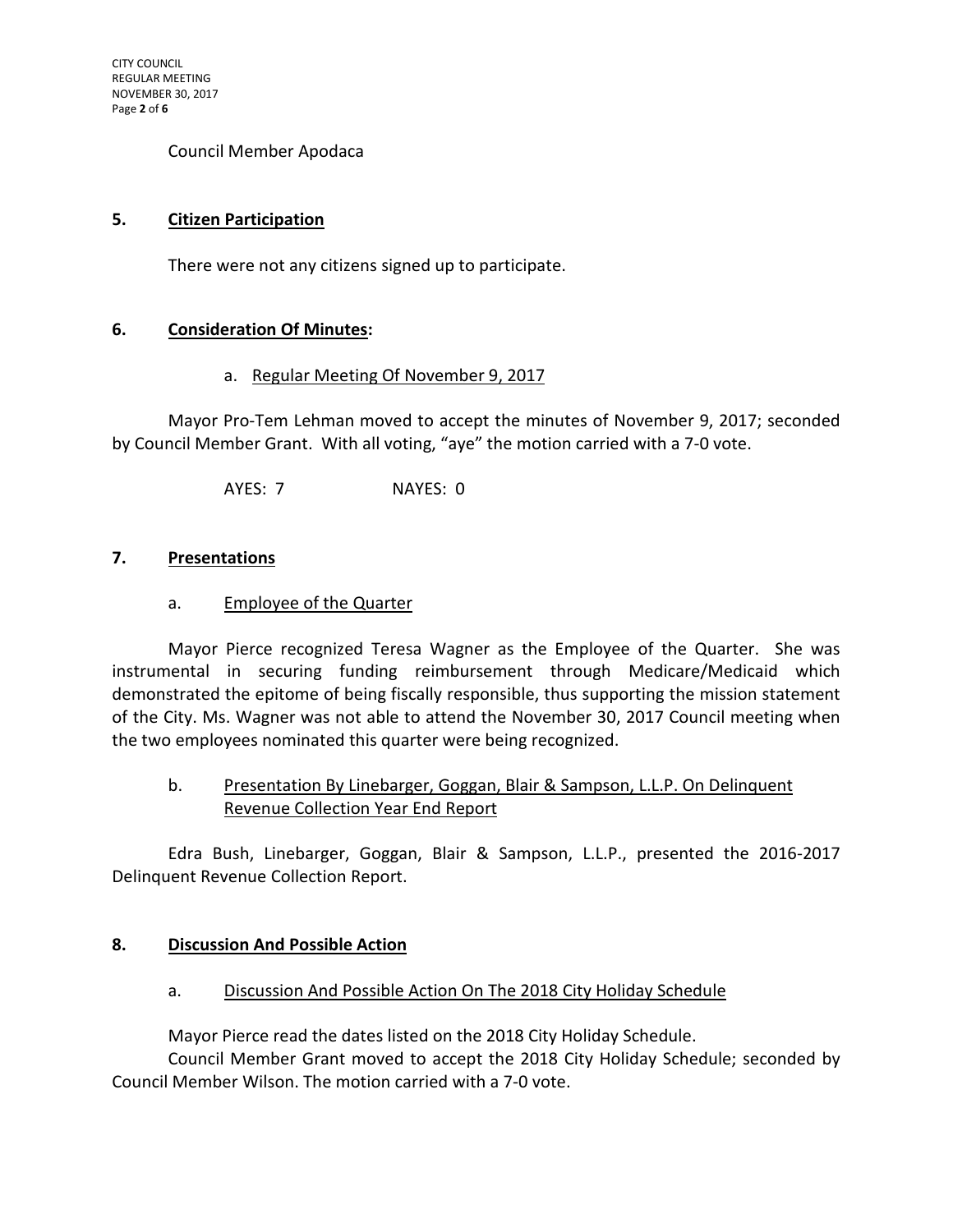#### AYES: 7 NAYES: 0

# b. Discussion And Possible Action On Ordinance No. O-2017-824 Amending the 2017-2018 Municipal Budget Of The City Of Kirby. This Is The First Reading.

Tina Ynfante, Finance Director, provided an overview of the 2017-2018 Amended Budget.

Council Member Grant moved to accept Ordinance No. O-2017-824 amending the 2017- 2018 Municipal Budget of the City of Kirby; seconded by Mayor Pro-Tem Lehman. The motion carried with a 7-0 vote.

AYES: 7 NAYES: 0

c. Discussion And Possible Action To Dispense With The Second Reading Of Ordinance No. O-2017-824 So That Ordinance No. O-2017-824 Becomes Effective **Immediately** 

Mayor Pro-Tem Lehman moved to dispense with the second reading of Ordinance No. O-2017-824 so that Ordinance No. 0-2017-824 becomes effective immediately; seconded by Council Member Grant. The motion carried with a 7-0 vote.

AYES: 7 NAYES: 0

d. Presentation, Discussion And Possible Action Regarding Senate Bill 1004

Marc Schnall, City Attorney, presented the details of Senate Bill 1004. Senate Bill 1004 relates to the deployment of network nodes in the public right-of-way and authorizes fees.

After discussing how Senate Bill 1004 will affect the City of Kirby, Council Member Grant moved to authorize the City Manager Vernon and Marc Schnall to develop a local ordinance addressing Senate Bill 1004 and establishing a design manual; seconded by Council Member Aldrich. The motion carried with a 7-0 vote.

AYES: 7 NAYES: 0

e. Discussion And Possible Action Regarding City Of Kirby 1988 Street Reconstruction Project

Mayor Pierce stated Council received information and this was a possible layover on the streets.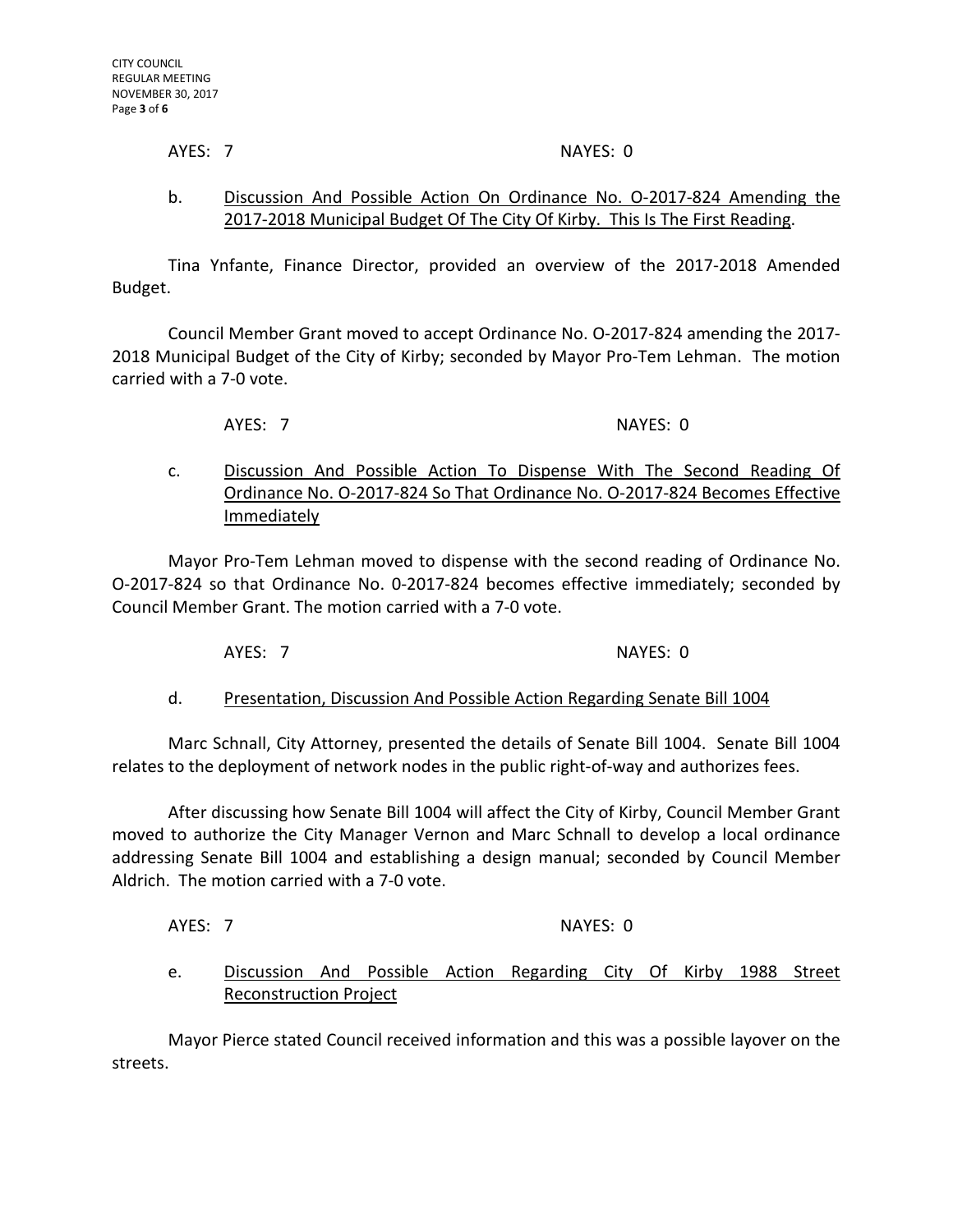City Manager Vernon said in July 1987 engineers were hired to put together a street project proposal. It went to the ballot in 1988 and bonds were issued for \$1.5 million for street reconstruction. The bond identifies phases, but not individual streets that were repaired in the bond project.

f. Discussion And Possible Action On Ordinance No. O-2017-825 Repealing Chapter 98 – Smoking Restrictions Of The Code Of Ordinances And Adopting A New Chapter 98 – Smoking Restrictions Of The Code Of Ordinances Including A Penalty For Violation Of A Fine As Set Forth In Section 10.99(A)(3) Of The Code Of Ordinances. This Is The First Reading.

Mayor Pierce asked if there were any concerns or comments regarding this ordinance. There were not any concerns or comments.

Council Member Grant moved to accept Ordinance No. O-2017-825 repealing Chapter 98-Smoking Restriction of the Code of Ordinances and adopting a new Chapter 98 – Smoking Restrictions of the Code of Ordinances including a penalty for violation of a fine as set forth in Section 10.99 (A)(3) of the Code of Ordinances; seconded by Council Member Wilson. The motion carried with a 7-0 vote.

AYES: 7 NAYES: 0

g. Discussion And Possible Action On Ordinance No. O-2017-826 Repealing Chapter 131 – Offenses Against Property Of The Code Of Ordinances And Adopting A New Chapter 131 – Offenses Against Property Of The Code Of Ordinances Including A Penalty For Violation Of A Fine Of Not Less Than \$100 Nor More Than \$2,000. This Is The First Reading.

Mayor Pierce asked if there were any concerns or comments regarding this ordinance. There were not any concerns or comments.

Council Member Aldrich moved to accept Ordinance No. O-2017-826 repealing Chapter 131-Offenses Against Property of the Code of Ordinances and adopting a new Chapter 131 – Offenses Against Property of the Code of Ordinances including a penalty for violation of a fine of not less than \$100 nor more than \$2,000; seconded by Council member Grant. The motion carried with a 7-0 vote.

AYES: 7 NAYES: 0

h. Discussion And Possible Action On Ordinance No. O-2017-827 Repealing Chapter 133 – Illegal Smoking Products And Illegal Smoking Paraphernalia Of The Code Of Ordinances And Adopting A New Chapter 133 – Illegal Smoking Products And Illegal Smoking Paraphernalia Of The Code Of Ordinances Including A Penalty For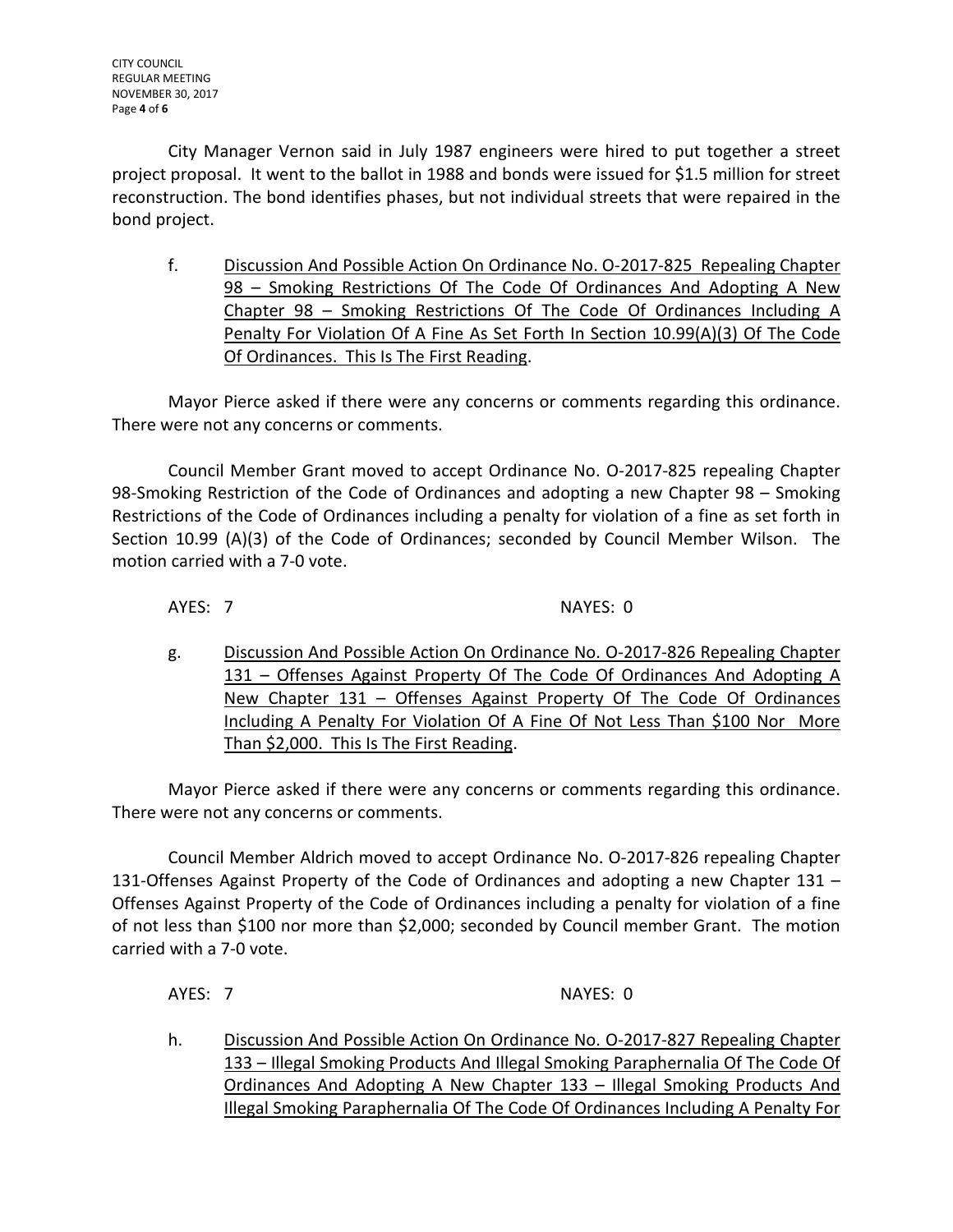Violation Of A Fine Of Not Less Than \$100 Nor More Than \$2,000 Unless The Violation Is For Barter, Gift, Delivery, Sale, Or Offer Of Sale Of Any Illegal Smoking Product To A Person Under The Age Of Eighteen (18) Years When The Penalty For Violation Is A Fine Of Not Less Than \$500 Nor More Than \$2,000. This Is The First Reading.

Mayor Pierce asked if there were any concerns or comments regarding this ordinance. City Attorney Schnall stated the ordinance enhanced the penalty if anyone sells to minors.

Council Member Grant moved to accept Ordinance No. O-2017-827 repealing Chapter 133-Illegal Smoking Products and Illegal Smoking Paraphernalia of the Code of Ordinances and adopting a new Chapter 133-Illegal Smoking Products and Illegal Smoking Paraphernalia of the Code of Ordinances including a penalty for violation of a fine of not less than \$100 nor more than \$2,000 unless the violation is for barter, gift, delivery, sale, or offer of sale of any illegal smoking product to a person under the age of eighteen (18) years when the penalty for violation is a fine of not less than \$500 nor more than \$2,000; seconded by Council Member Aldrich. The motion carried with a 7-0 vote.

# AYES: 7 NAYES: 0

# i. Discussion And Possible Action On Extending The Transition Of Accounting Services for The Kirby Senior Center

Mayor Pierce briefed the Council on the recent events and stated on October 12, 2017 Council voted to transition the accounting services to the Senior Center on November 30, 2017. City Manager Vernon met with the Senior Center on November 21, 2017 and was informed the person the Senior Center hired to take over the tasks did not feel that was enough time.

City Manager Vernon stated the Senior Center is requesting an extension to the November 30, 2017 date when the City turns over the accounts to the Senior Center. She said staff recommends the date be extended to December 31, 2017.

Council Member Grant moved to extend the date to transition the accounting services to the Senior Center to December 31, 2017 with the condition that the City maintain the  $4<sup>th</sup>$ quarter payment in the amount of \$5,000; seconded by Council Member Aldrich. The motion carried with a 6-1 vote.

AYES: 6 **NAYES: 1** (Mayor Pierce)